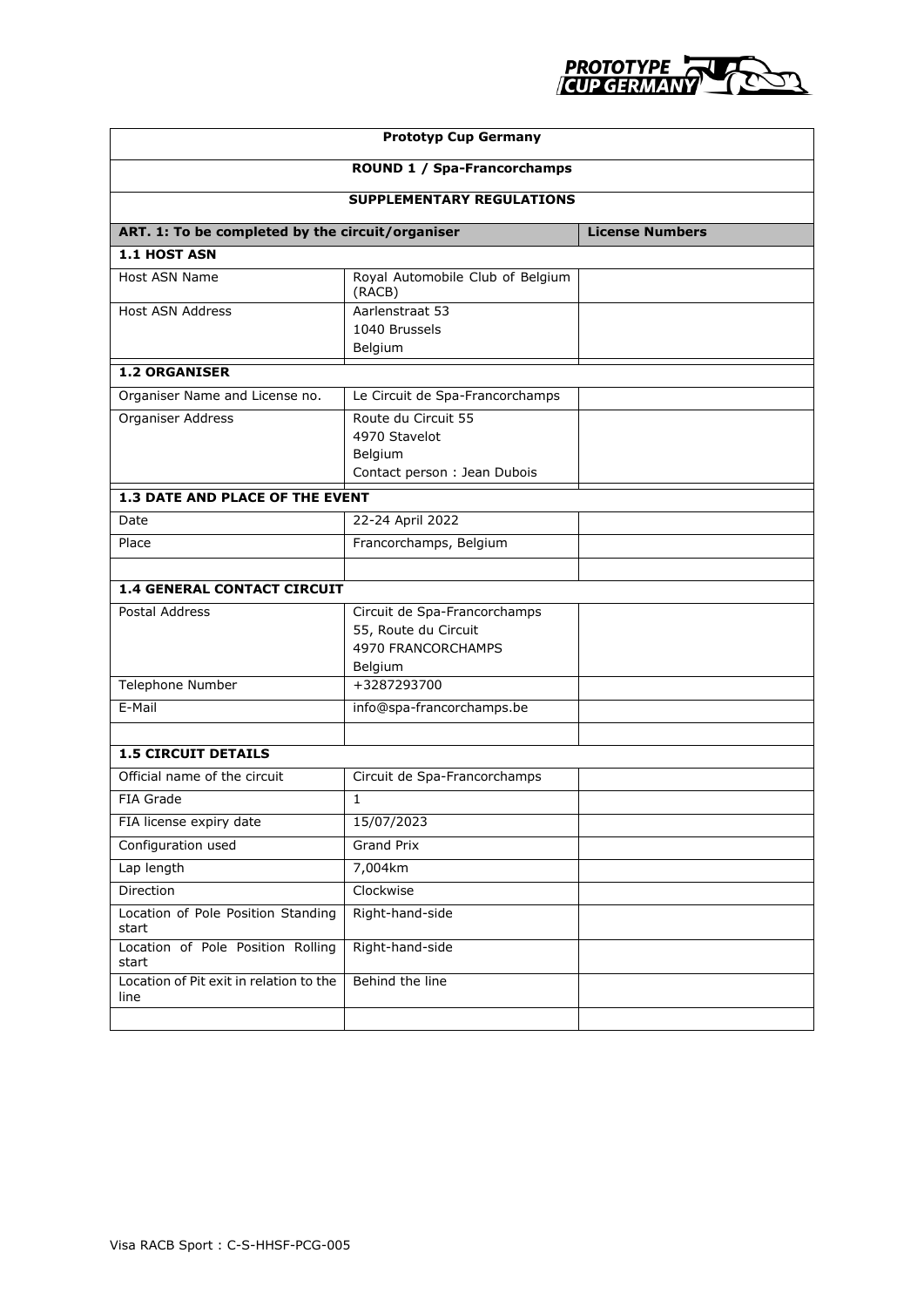

| <b>1.6 LOCATIONS</b>                          |                                                                                                                                                                                                 |              |  |  |
|-----------------------------------------------|-------------------------------------------------------------------------------------------------------------------------------------------------------------------------------------------------|--------------|--|--|
| Stewards' Office                              | Room 113, 1st floor F1-pitbuilding,<br>ACCESS <sub>2</sub>                                                                                                                                      |              |  |  |
| Race Director's office                        | Room 117/118, 1st floor F1-<br>pitbuilding, ACCESS 2                                                                                                                                            |              |  |  |
| Race Administration/secretary of<br>the event | Room 122, 1st floor F1-pitbuilding,<br><b>ACCESS 2</b>                                                                                                                                          |              |  |  |
| Race Control                                  | Room 124, 1st floor F1-pitbuilding,<br>ACCESS <sub>2</sub>                                                                                                                                      |              |  |  |
| Scrutineering                                 | Technical Bay, endurance pit lane                                                                                                                                                               |              |  |  |
| Parc Fermé                                    | Space across paddock vert                                                                                                                                                                       |              |  |  |
| Refuelling Area                               | Paddock Orange                                                                                                                                                                                  |              |  |  |
| Briefing room                                 | Room 132, 1st floor F1-pitbuilding,<br>ACCESS <sub>2</sub>                                                                                                                                      |              |  |  |
| Official Notice board                         | Digital                                                                                                                                                                                         |              |  |  |
| Media Centre                                  | Media<br>Center,<br>1st floor<br>$F1 -$<br>pitbuilding, ACCESS/STAIRS 3                                                                                                                         |              |  |  |
| Media Accreditation centre                    | Media Center,<br>1st floor<br>$F1 -$<br>pitbuilding, ACCESS/STAIRS 3                                                                                                                            |              |  |  |
|                                               |                                                                                                                                                                                                 |              |  |  |
| <b>1.7 OFFICIALS APPOINTED BY HOST ASN</b>    |                                                                                                                                                                                                 |              |  |  |
| Steward                                       | Alain Adam                                                                                                                                                                                      | 1632 (RACB)  |  |  |
| Clerk of the Course                           | Philippe Godet                                                                                                                                                                                  | 2411 (RACB)  |  |  |
| Deputy Clerk of the Course                    | William Watté                                                                                                                                                                                   | 2651 (RACB)  |  |  |
| Secretary of the Event                        | Linda De Maeseneire                                                                                                                                                                             | 3073 (RACB)  |  |  |
| Chief Track Safety (Race Control)             | Sven Leufgen                                                                                                                                                                                    | 3842 (RACB)  |  |  |
| <b>Chief Medical Officer</b>                  | Dr Christian Wahlen                                                                                                                                                                             | 1047 (RACB)  |  |  |
| <b>Chief Track Marshall</b>                   | <b>Francis Midlaire</b>                                                                                                                                                                         | 4061 (RACB)  |  |  |
| <b>Chief Pit Marshal</b>                      | <b>Bernard Denolf</b>                                                                                                                                                                           | 3497 (RACB)  |  |  |
| Chief Timekeeper                              | Floortje Snoek                                                                                                                                                                                  | 36409 (RACB) |  |  |
| Timekeeper                                    | <b>Marcel Lambrechts</b>                                                                                                                                                                        | 16387 (RACB) |  |  |
| <b>Chief National scrutineer</b>              | Stany Janssen                                                                                                                                                                                   | 1749 (RACB)  |  |  |
|                                               |                                                                                                                                                                                                 |              |  |  |
|                                               |                                                                                                                                                                                                 |              |  |  |
| <b>1.8 PROTEST FEE</b>                        |                                                                                                                                                                                                 |              |  |  |
| National ASN Protest Fee                      | 500€ (tbc DMSB)                                                                                                                                                                                 |              |  |  |
| National Appeal Fee                           | 1.500€ (tbc DMSB)                                                                                                                                                                               |              |  |  |
|                                               |                                                                                                                                                                                                 |              |  |  |
| <b>1.9 EVENT INSURANCE</b>                    |                                                                                                                                                                                                 |              |  |  |
|                                               | The organizer has concluded a third party insurance for all competitors,<br>their personnel and drivers. Drivers taking part in the event are not third<br>parties with respect to one another. |              |  |  |